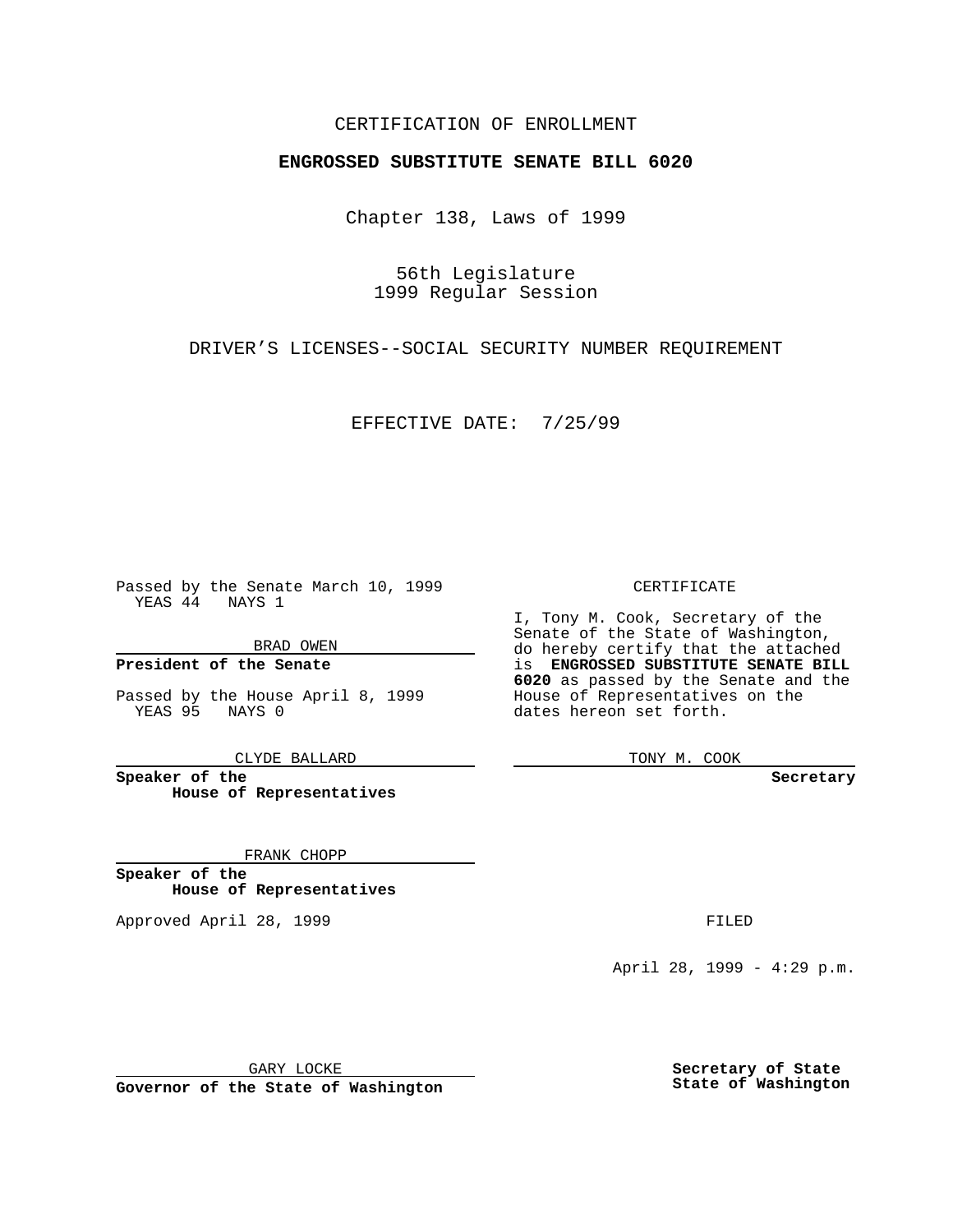## **ENGROSSED SUBSTITUTE SENATE BILL 6020** \_\_\_\_\_\_\_\_\_\_\_\_\_\_\_\_\_\_\_\_\_\_\_\_\_\_\_\_\_\_\_\_\_\_\_\_\_\_\_\_\_\_\_\_\_\_\_

\_\_\_\_\_\_\_\_\_\_\_\_\_\_\_\_\_\_\_\_\_\_\_\_\_\_\_\_\_\_\_\_\_\_\_\_\_\_\_\_\_\_\_\_\_\_\_

Passed Legislature - 1999 Regular Session

## **State of Washington 56th Legislature 1999 Regular Session**

**By** Senate Committee on Labor & Workforce Development (originally sponsored by Senators Hargrove, Fairley, Benton, Kohl-Welles, Zarelli, Swecker, Roach, McDonald, Rossi, Morton, Spanel, Thibaudeau, Hochstatter, T. Sheldon, Sheahan, Johnson, Prentice, Brown, Heavey, Stevens and Costa)

Read first time 03/03/1999.

 AN ACT Relating to recording of social security numbers on applications for licenses to assist in child support enforcement; amending RCW 26.23.150; and creating a new section.

BE IT ENACTED BY THE LEGISLATURE OF THE STATE OF WASHINGTON:

 NEW SECTION. **Sec. 1.** The legislature declares that enhancing the effectiveness of child support enforcement is an essential public policy goal, but that the use of social security numbers on licenses is an inappropriate, intrusive, and offensive method of improving enforceability. The legislature also finds that, in 1997, the federal government threatened sanction by withholding of funds for programs for poor families if states did not comply with a federal requirement to use social security numbers on licenses, thus causing the legislature to enact such provisions under protest. Since that time, the federal government has delayed implementation of the noncommercial driver's license requirement until October 1, 2000.

 The legislature will require compliance with federal law in this matter only at such time and in the event that the federal government actually implements the requirement of using social security numbers on noncommercial driver's license applications. Therefore, the legislature intends to delay the implementation of provisions enacted